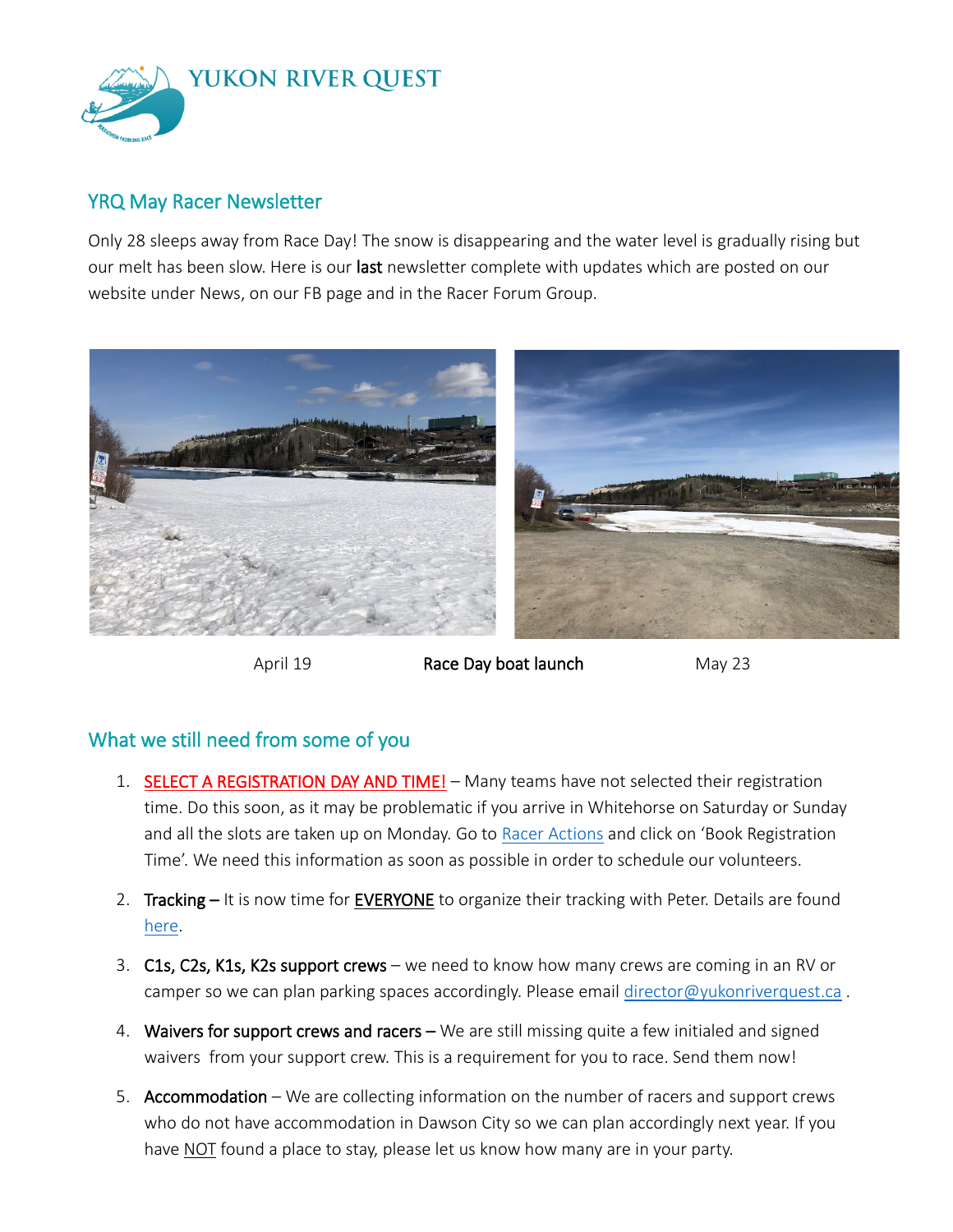The Dawson City Visitor Information Centre is your best bet in securing a room at the last minute. Hotels and other establishments contact them if a room is released. [vic.dawsoncity@gov.yk.ca](mailto:vic.dawsoncity@gov.yk.ca) 867-993-5566

# Important Information – Please read!

Reminder: Race rules and procedures are subject to change right up to Race Day due to the uncertainty of water levels. More information is listed below under Assessing Risks.

### Covid practices:

The Yukon River Marathon Paddling Association follows recommendations from the Yukon Chief Medical Officer of Health: 'It's strongly recommended that Yukoners continue to wear a mask, especially when risks are higher, such as in crowded spaces, places where there is poor ventilation, and when those who are at risk of severe disease are present.'

For the health and safety of racers, support crews and volunteers, masks are **strongly** recommended for all indoor venues.

[Race Schedule](https://www.yukonriverquest.com/2022-race-events-schedule/) – be sure to check the Race Schedule for all important dates and times

## Registration – Mt McIntyre Recreation Centre – 1 Sumanik Dr

As per Yukon's public health recommendations, face masks are strongly recommended indoors. Bus services are available from downtown. We may also be able to provide a shuttle service – stay tuned.

#### Remember to:

- bring proof of evacuation insurance

- 'pay' a \$500 rescue deposit – you can save time and do this within one week of Race Day by going to [Racer Actions](https://yukonriverquest.ca/yrq/app/entry8/user.php?race=22yrq)

- bring all mandatory equipment (except perishable food) for the gear check – equipment list is in the [Race Rules](https://www.yukonriverquest.com/wp-content/uploads/2022/04/Final-revised-Race-Rules-April.-edit.pdf) on p. 13 and 21

- bring your boat if it needs to be measured (rental boats have already been checked)

## Mandatory Racer and Support Crew Briefing – Yukon Visitor Information Centre - 100 Hanson St.

The theatre is small and ventilation is limited. Therefore, wearing a face mask is **strongly** encouraged.

Tuesday June 21 at the Visitor Information Centre (100 Hanson St.) Voyageur, C4 and SUP teams – 10:00 – 11:00 Tandem and solo canoes  $-11:15 - 12:15$ Tandem and solo kayaks – 12:30 – 13:30 Support Crews – 13:45 – 14:45 \*\* Only one support crew member per team please. Our seating capacity is 125

## Minto Resort Checkpoint update - What's available:

- limited toilets and showers
- potable water
- limited WiFi near the gazebo
- plenty of camping space for support crews and racers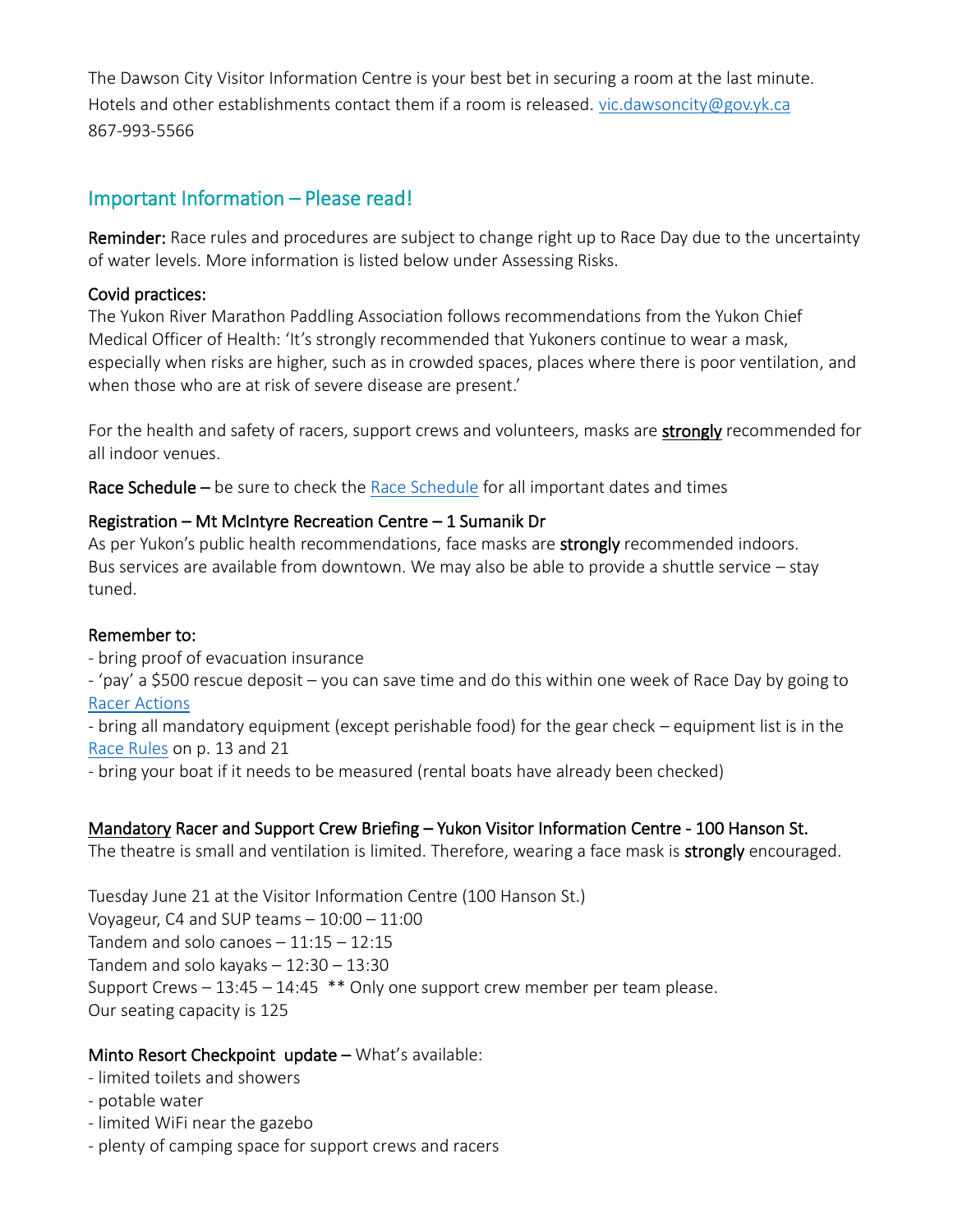- soup, buns for sale

### Assessing Risks:

The final snowpack report for this season is out and snow levels are still high. This is not a bad thing. It means that we are experiencing what we need: cooler spring temperatures and a gentle melt, rather than higher temperatures with a big melt all at once. While there was been some precipitation so far this spring, (some of it via snow) we are not receiving abnormal levels of it.

The upper Yukon River is now open and it is also open at Dawson, though much ice is still flowing downstream. LaBerge is not yet open.

As it is still too early for us to accurately know what the water level will be doing at race time, we are planning for various scenarios. Because of this, rules and race procedures (including changes to race gear and checkpoints) may change right up until race time. We will keep you all informed on this.

Forest fire risk is low.

According to our risk assessment system, we are a GREEN for 2022 race

# **Spotlight**

Stephen Mooney – Race Marshal and Deb Bartlette – Assistant Race Marshal

Stephen Mooney has called the Yukon his home for over 50 years. He has been involved with the YRQ Board since 2004 serving as Board Member and past President in 2011. He first raced in the 2004 YRQ in a solo kayak and has since raced in the K2 and Voyageur categories. He is a member of the Great River Club - over 5000 Km. Stephen looks forward to his role as Race Marshal, supporting all the other volunteers to make the 2022 YRQ the best wilderness paddling race in the world.

Deb Bartlette is a 7-time YRQ finisher (women's voyageur canoe), and a member of the Great River Club which is for racers who have paddled 5000km or more. She began her racing adventure with Paddlers Abreast and then joined Stix Together, a team she holds dear to her heart. So far, they have raised \$60000 for the Yukoners' Cancer Care Fund which provides funding to Yukoners undergoing cancer treatment.





In her spare time, (she really doesn't have any spare time!) Deb sits on the Yukon River Marathon Paddling Association board where she currently resides as the President.

'Dr. Deb' teaches in graduate programs for a couple of universities and is a consultant to non-profits for organizational development and governance. Deb also has experience and formal training in administrative justice and tribunals.